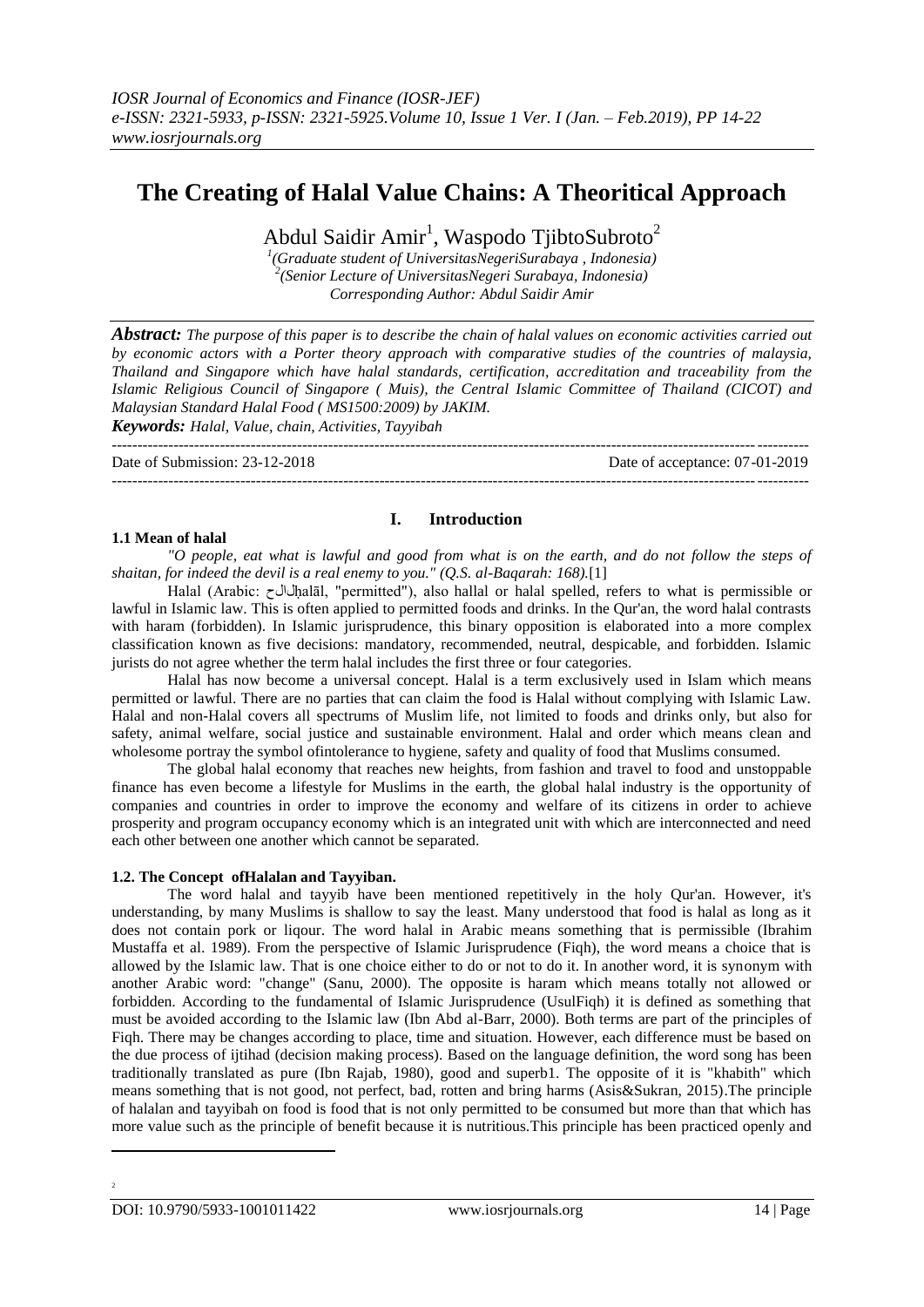with full awareness by Sabasun. Although incurring loss and with reduced profit at the beginning but in the end, Sabasun management has managed to break even and made profit by focusing on existing products and continuously become the customers focal point.[2]

## **1.3 The global halal industry**

The halal economy is booming and with good reason. The Muslim world today is 1.7 million people today and that number is double the global population. as a result, the latest Global Islamic Economic Report states that the food sector and lifestyle products can grow at a rate of 11 percent per year until 2019, to reach a total market value of \$ 3.7 trillion. the main growth driving force of Muslims in lifestyle, however, there is a wider change in consumer demand with generations and generations that are higher than them. This encourages higher penetration of 'halal' products and services in Muslim spending. the opportunity is very broad. The Islamic financial market alone is estimated to be worth \$ 1.814 trillion in 2014 and could increase to \$ 3.247 trillion by 2020. Similarly, information on consumer spending on halal food, travel and fashion - is expected to grow from \$ 1.8 trillion in 2014 to \$ 2.6 trillion by 2020, according to GIER 2015 / 2016. Muslims are estimated to have spent \$ 244 in the year global, report published by Salaam Gateway in Dubai.[3]

The global halal industry is estimated to be worth around USD2.3 trillion (excluding Islamic finance). Growing at an estimated annual rate of 20%, the industry is valued at about USD560 billion a year. Thus, making it one of the fastest growing consumer segments in the world. The global halal market of 1.8 billion Muslims is no longer confined to food and food related products. The halal industry has now expanded beyond the food sector to include pharmaceuticals, cosmetics, health products, toiletries and medical devices as well as service sector components such as logistics, marketing, print and electronic media, packaging, branding, and financing.[4]

The global Muslim population is expected to grow by about 35% over the next 20 years, rising from 1.6 billion in 2010 to 2.2 billion by 2030. By 2050, the Muslim population could grow to 2.6 billion representing nearly 30% of the projected global population. By 2030, Muslim population is expected to spread to 79 countries, rising from the current figure of 72 countries. The majority of the world"s Muslims (more than 60%) continue to live in the Asia Pacific region, while almost Halal-Chain White Paper 6 20% live in the Middle East and North Africa. Elsewhere, the Muslim population in Europe and the Americas is expected to grow at a slower rate, but still constitutes a rising share of the total population in their regions.

## **1.4 Porter's Value Chain theory**

The idea of the value chain is based on the process view of organisations, the idea of seeing a manufacturing (or service) organisation as a system, made up of subsystems each with inputs, transformation processes and outputs. Inputs, transformation processes, and outputs involve the acquisition and consumption of resources - money, labour, materials, equipment, buildings, land, administration and management. How value chain activities are carried out determines costs and affects profits. Most organisations engage in hundreds, even thousands, of activities in the process of converting inputs to outputs.[5]

## **II. Literature Review**

## **2.1. Review of research results**

Halal has now become a universal concept. Halal is a term exclusively used in Islam which means permitted or lawful. There are no parties which can claim the food is Halal without complying with Islamic Law. Halal and non-Halal covers all spectrums of Muslim life, not limited to foods and drinks only, but also for safety, animal welfare, social justice and sustainable environment. Halal and Toyyiban which means clean and wholesome portray the symbol of intolerance to hygiene, safety and quality of food that Muslims consumed.[6]

Halal logistics are The need to implement halal value creation into logistics and supply chains has been recognised recently. Yet, there is a lack of efforts to leverage resources and capabilities in contributing to the halal value creation for competitive advantage and subsequently firm performance. A structure interview of seven third-party logistics (3PL) providers is conducted to provide more precise perception about works by viewing with the lens prescribed by practitioners rather than reviews. The results draw the novel practices of halal value creation in logistics, that have not been revealed and further identifies five emerging resources of "resource-based halal logistics". These create innovation capability (ability to launch successful halal goods/services) in logistics services, which are transformed into benefits of profits for 3PLs and value for customers.[7]

From the results of research conducted by Hernawan in 2017, it aims to describe the level of understanding of Semarang's teenagers about halal labels in a product, whether it is food, beverages or cosmetics. This research was conducted using questionnaires and structured interviews in data collection. Indicators used in data collection are the understanding of halal products, various halal products, indicators in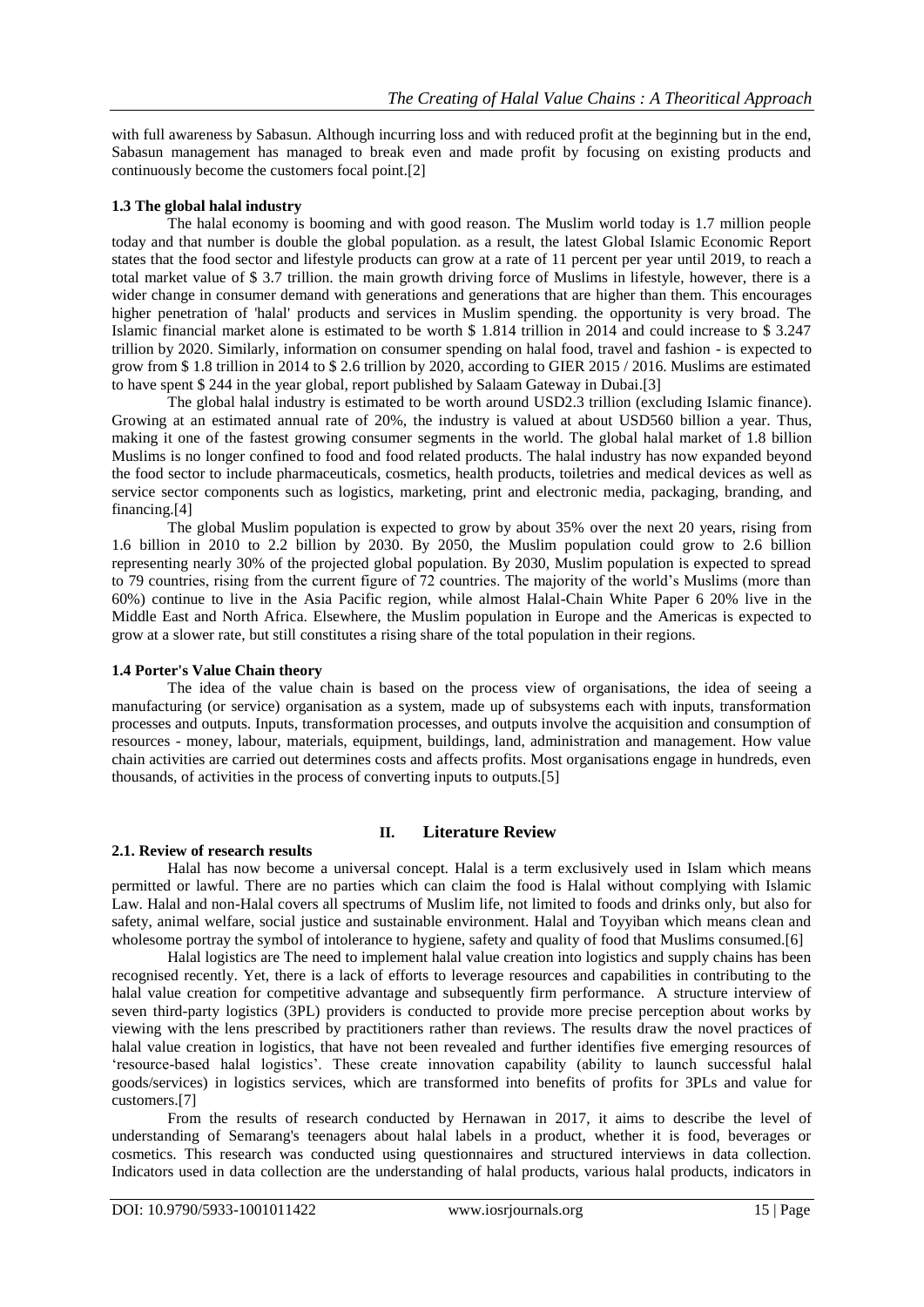product purchasing decisions and general indicators that are considered by teenagers. The sample used in this study were 102 respondents with data retrieval method, namely purposive sampling. The results of this study indicate that there are 42% of respondents still do not understand the full definition of halal products, but as much as 78% of respondents are able to mention various halal products and 81% understand halal labels as indicators in product purchasing decisions. Furthermore, as much as 84% of respondents understand what is a general indicator that is considered in buying a product.[8]

Research done by Golnaz, Zainalabidin and Mad Nasir (2012) showed that at least 79 percent of non-Muslim consumers are aware of the existence of Halal principles and admitted that their awareness of Halal principles had improved a lot via advertisements. In the same study, 40 percent of the respondents really understood the Halal principle concept. According to Robin (2004), lack of knowledge, awareness and understanding of the Halal concept among Muslims and the manufacturers of Halal products may cause the loss of appreciation to Halal. In fact the holy Quran addressed all human beings and not just Muslim to search for Halal and it is for their own benefit. One should understand that Halal food requires that it is prepared in the most hygienic manner that meets international food safety standards and should not be viewed as offensive to any religious belief. The basic issue in Halal food production is cleanliness, free from "contamination" and healthy food as defined in the Quran.[9]

MohdRoslanMohd Nor and Kashif Latif from, Academy of Islamic Studies, University of Malaya, Kuala Lumpur, in their abstract says: Societal Marketing and the Halal Supply Chain prevailing in organizations concept is practical shape by delivering value and societal value chain in a complete supply chain, taking care of consumers and society's long term interests simultaneously meeting company requirements. For this study, 389 questionnaires were sent to different groups which were sent to Halal Food Manufacturers operating in Malaysia who were involved in a whole supply chain of Halal Food. For this study, data were gathered and analyzed which depicted Halal Purchasing, Halal Food Quality and Hygiene, Halal Warehousing, Halal Logistics have positive effects and impact on Halal Supply Chain Management. This study implicates the giving of a social value chain at the same time reaping economic benefits for Malaysian Halal food manufacturers by making all the value chains according to Shariah compliance having better quality food and hygiene for all humanity. Above depicted factors plays a significant role for Halal supply chain management. This topic is less empirically addressed, so the current analysis will contribute to developing the understanding on significant issue.[10]

## **2.2 Halal Certification System in Malaysia**

In Malaysia, the Halal certification and logo are issued by a body that is authorised by the Malaysian government. The government controls the system with support from multi-agencies that lead by Department of Islamic Development Malaysia (JAKIM). JAKIM is a body that plays a significant role in Halal certification efforts in Malaysia. Since 1994 until 2008, JAKIM is an authorise body to handle the certification process (JAKIM, 2008). Besides, the State Islamic Religious Department (JAIN) and State Islamic Religious Council (MAIN) have the authority to issue the Halal certificates and logos for domestic market (JAKIM, 2008). The Halal certification is issued according to three categories of application. The three categories are 1) Product/ Consumer Good, 2) Food Premise and 3) Slaughter House/ Abattoir. Additionally, the premise inspection in terms of the product processing, handling, storage, equipment and distribution is mandatory procedure before the Halal certificate is approved. The Halal certification will be issued if this basic principle and procedure are complied and revoked if not complied.

To date, JAKIM is no longer responsible for issuing the Halal certification. In April 2008, the government has appointed Halal Industry Development Corporation (HDC) as a body to handle local and international Halal certification process (HDC Vibe, 2008). HDC is a private company wholly- owned by the Malaysian government. It was established in 2006 to facilitate the Malaysian"s Halal hub project. According to Bernama (2008), quoting Datuk Dr Ahmad Zahid Hamidi the Minister in the Prime Minister"s Department, stated that the transformation from JAKIM to Halal Industry Development Corporation (HDC) was to help better coordination, to increase the efficiency of the Halal certification processes and to avoid international confusion. This would help position Malaysia as a global Halal hub center by 2010.According to Ahmad Shahrul (2008), until October 15, HDC had successfully certified 637 companies which 627 was local companies and 10 for international companies.

The Malaysian Standard Halal Food (MS1500:2004) has been cited by Codex Alimentarius Commission as the best example in the world in terms of justification of Halal food. As Malaysia is positioning itself to be the Halal food hub center by 2010, Malaysia needs to act fast to strengthen the Halal certification services. The Malaysia government has appointed the Halal Industry Development Corporation (HDC) as a body to handle local and international Halal certification process. Due to the rapid growth of the Halal industry, it is important to research on the Halal certification because the Halal certificates and logos are the important elements in gaining global market shares and retaining consumers.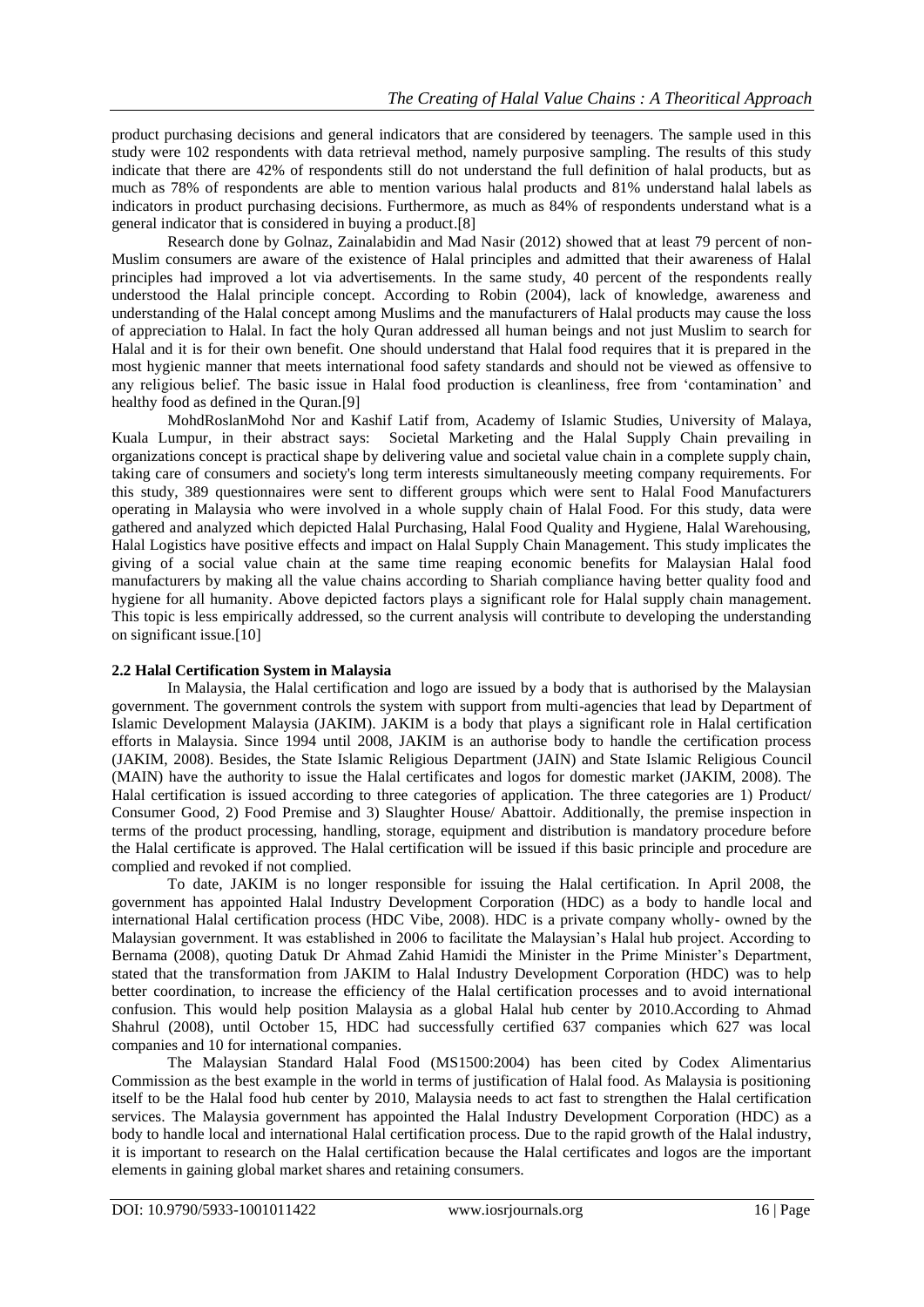The objectives of this study are to (1) provide an understanding of Halal certification system in Malaysia and (2) highlight issues on the Halal certification process from a value chain analysis perspective. The study adapted a value chain analysis approach to determine the Halal certification process, the actors, information of Halal and so forth. In this value chain analysis, semi-structured interview and document review are conducted. The open-ended questions such as how, what, when, where, and why are used in this study. The interview involved three experts in the Halal certification process. The three personals were considered expert in the Halal certification process as they were credible and have been given authority by the Malaysian government. The documents such as Halal Manual Procedures, Malaysian Standard Halal Food (MS1500:2004), magazines and newspapers articles, journals and so forth are the prime sources in this study.

The results of this study reveal (1) the related agencies and acts of Halal certification system, (2) the current state of Halal Certification and (3) the issues of Halal certification system in Malaysia. The first issue of Halal certification system in Malaysia is inefficiency of Halal certification process. Second issue is conflict of authority and governance between federal government and state government. The findings are important in developing Halal Ecosystem and also provide motivation for researcher to resolve the issues by providing more focus in niche area.[11]

The Malaysian Standard Department (Standards Malaysia) is a national standard and Malaysian accreditation body. The main function of Standar Malaysia is to foster and promote standards, standardization and accreditation as a means of advancing the national economy, promoting efficiency and industrial development, benefiting the health and safety of the community, protecting consumers, facilitating domestic and international trade and advancing international cooperation in relation to international standards and standardization and now Malaysia has MS 1500: 2009 concerning Halal food - Production, preparation, handling and storage - General guidelines, revised edition of MS 1500: 2004.

## **2.3 Halal Certification and Logo in Singapore and Thailand**

The basic principles of Halal certification are Halal (permissible) and Thoyyibban (wholesome) taken from Al-Quran, verse 168 Surah Al-Baqarah. Halal is an Arabic word which means allowed or permitted according to shariah (Islamic) law (Lokman, 2001; Shaikh Mohd, 2006). On the other hand, Thoyyibban means good quality, safety, cleanliness, nutritious and authentic (Shaikh Mohd, 2006, Mariam, 2006). Halal and Thoyyibban themselves, portray the symbol of intolerance in the hygiene, safety and quality. The Halal certification is issued based on the basic principles and procedures that the products must be good, safe and fit to consume. Singapore, Thailand and Indonesia are among the countries that have their own Halal certification body. For instance, Mohamad Sadek (2006) stated that Singapore started their Halal certification services in 1972 that managed by MajlisUlama Islam Singapura (MUIS). MUIS is responsible in European and Mediterranean Conference on Information Systems 2009 (EMCIS2009) July 13-14 2009, Crowne Plaza Hotel, Izmir NurulhudaNoordin et al. Value Chain of Halal Certification System: A Case of the Malaysia Halal Industry 3 regulatory function in Halal certification. Mohamad Sadek (2006) also identified three government agencies that collaborate with MUIS in Halal certification and enforcement, namely Food Control Department, Ministry of Environment; Agro-Veterinary Authority, Ministry of National Department and Commercial Crime Department, Ministry of Home Affairs. Further, according to HDC, source from Halal Standard Institute of Thailand, the Central Islamic Committee of Thailand is responsible for Halal certification of slaughtering houses, process food and services. This Committee, in cooperation with the Thai government producing Halal food standard and issuance the Halal symbols. The Halal certificates and logos are issued by the Committee that complied with the Islamic requirements

| <b>Construct</b> | <b>Descriptions</b>                                      | <b>Author(s) / Websites</b>                        |
|------------------|----------------------------------------------------------|----------------------------------------------------|
| Halal            | Manual Procedure of Halal Certification Malaysia         | Department of Islamic Development Malaysia (       |
| Constituent      |                                                          | <b>JAKIM</b> ) (2005)                              |
|                  | Malaysian Standard Halal Food – Production, Preparation, | Malaysian Standard Department (2004)               |
|                  | <b>Handling and Storage</b>                              |                                                    |
|                  | MS1500:2004 A Testament of Excellence                    | Remi Yahya-Ishmael (2005a)                         |
|                  | tatus and Power.                                         | http://www.malaysiamonarchy.org.my/portal_bi/rk2/r |
|                  |                                                          | $k2.p$ hp [Online]                                 |
| Halal            | Halal Gadget                                             | YaakobChe Man (2005)                               |
| Certification    | Modelling the manufacturers Self evaluation Support      | Khairil, A.Y., Mardziah, H. and Nor Laila,         |
| Tools            | <b>System for Halal Certification</b>                    | M.N.(2006)                                         |
| Halal            | Halal Integrity and Industry Development: The Global     | Jamil Bidin (2008)                                 |
| Marketing        | <b>Outlook</b>                                           |                                                    |
|                  | Visibility of Halal Supply Chains                        | Marco Tieman (2007)                                |
|                  | Halal Perspectives Understanding the Muslim Market       | Abdalhamid Evans (2005a)                           |
|                  | A Global Product in a Global Market                      | ZarinaNalla, ShareemAmry and Remi Yahya-ishmael    |

## **2.4 Review** *construct* **and** *Descriptions* **of** *halal*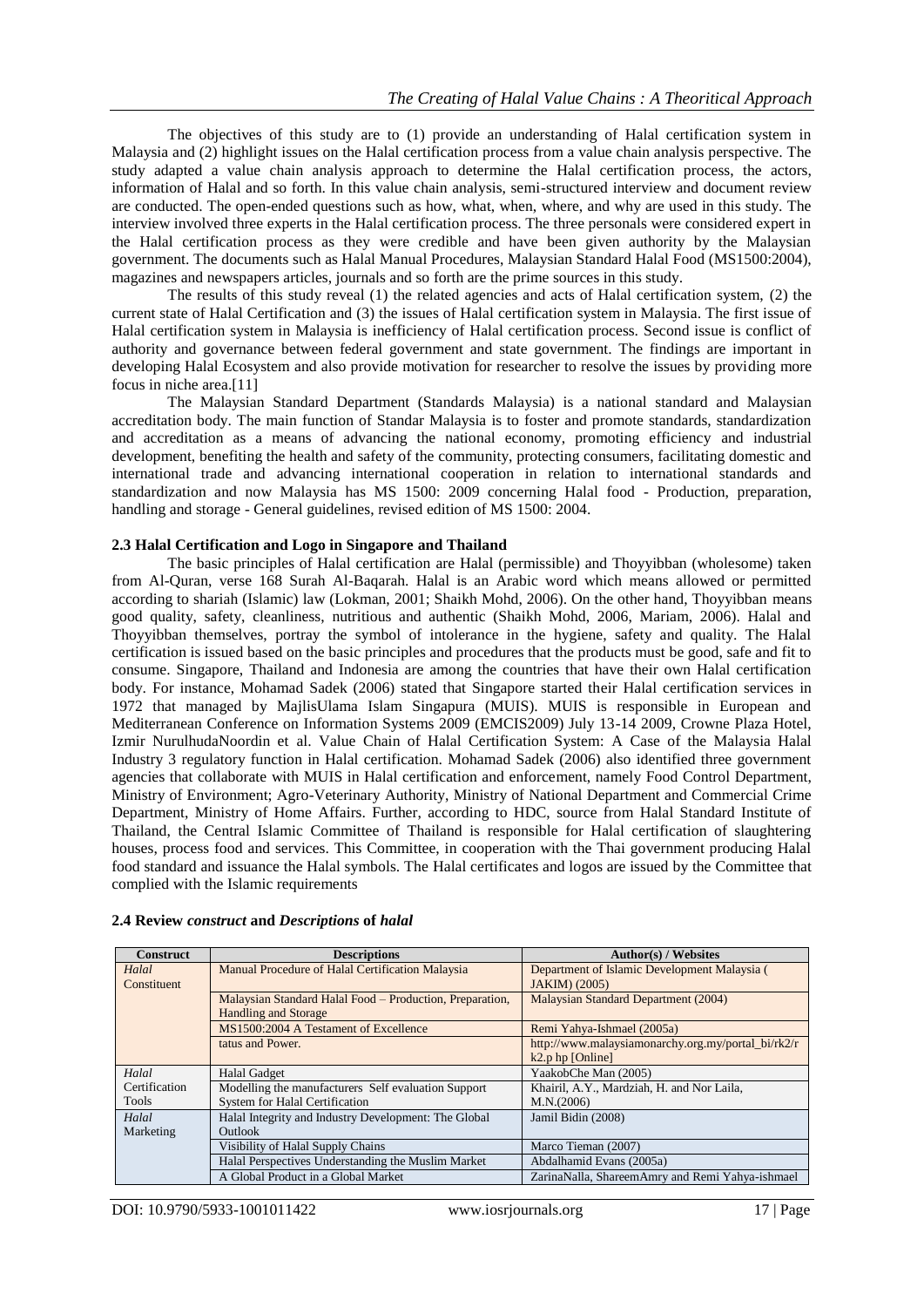|                      |                                                           | (2005)                                              |
|----------------------|-----------------------------------------------------------|-----------------------------------------------------|
|                      | All Geared Up for Halal Hubs                              | HayatiHayatudin (2004                               |
|                      | Muslims and the Halal Standard                            | Zulkefli Mohamad (2005)                             |
|                      | The Halal Agenda                                          | HayatiHayatudin (2005a)                             |
|                      | Malaysia's 2006 Budget Allocates More For                 | Juana Jaafar (2005)                                 |
|                      | Developments Important to the Halal Industry              |                                                     |
|                      | Signposts                                                 | AbdalHamid Evans (2006)                             |
|                      | European Retailer Go Halal)                               | KamarulAznamKamaruzaman (2006a)                     |
| <b>Halal Process</b> | Pensijilan Halal                                          | Mariam Abd Latif (2008)                             |
|                      | Halal Animal Feed: The Beginning of the Halal Process     | HayatiHayatudin (2005b)                             |
|                      | Halal Industry within Islamic Principles: A Shari'ah      | Mohammad HashimKamali (2008a)                       |
|                      | Perspective on Halal and Haram Part 1. Understanding the  |                                                     |
|                      | Parameters of Halal and Haram.                            |                                                     |
|                      | From Halal to Haram                                       | MarcoTieman (2006)                                  |
|                      | <b>Harmonising Halal</b>                                  | Ahmad Robin Wahab (2004)                            |
|                      | Halal A Market in the Making                              | Hayatudin (2005c)                                   |
|                      | Halal Organic the Next Wave?                              | AbdalHamid Evans (2005b)                            |
|                      | Halal, Kosher and the USA                                 | KamarulAznamKamaruzaman (2006b)                     |
|                      | Port of Rotterdam's Halal Venture                         | JumaatunAzmi (2006)                                 |
|                      | Quality Assurance in Halal Food Manufacturing in          | Hayati, A.T., KhairulAnuar, M.A. and KhairurRijal,  |
|                      | Malaysia: A Preliminary Study                             | J. (2008).                                          |
|                      | Get Certified                                             | Che Hassan PahmiCheMamat (2005)                     |
| <b>Halal Issues</b>  | <b>Current Issues on Halal Food</b>                       | Mariam Abd Latif (2006)                             |
|                      | Food and Technological Progress an Islamic Perspective    | Shaikh Mohd, S.M.S. and Azrina, S. (2006)           |
|                      | Halal Products Consumerism, Technology and Procedures     | Lokman, A.R. (2001)                                 |
|                      | Community Participation and Empowerment: An               | Ahmad Hishamuddin. (2007)                           |
|                      | Approach for JAKIM Halal Verification and Feedback        |                                                     |
|                      | Mechanism                                                 |                                                     |
|                      | Muslims' Awareness of Halal in the Age of Globalisation   | Irfan Sungkar (2008a)                               |
|                      | The Rising Importance of the Food Service Sector          | Irfan Sungkar (2008b)                               |
|                      | Marketing of Halal Products The Way Forward               | Saad Al-Harran & Patrick Low (2008)                 |
| Halal Agency         | Halal certification body and Halal Authority in Malaysia. | HDC websites: http://www.hdcglobal.com              |
|                      |                                                           | JAKIM website: http://www.jakim.gov.my              |
|                      |                                                           | Ministry of Domestic Trade and Consumer Affairs     |
|                      |                                                           | (KPDNHEP) website: http://www.kpdnhep.gov.my        |
|                      |                                                           | Ministry of Health (MOH) website:                   |
|                      |                                                           | http://www.moh.gov.my                               |
|                      |                                                           | Ministry of International Trade and Industry (MITI) |
|                      |                                                           | website: http://www.miti.gov.my                     |
|                      | Understanding the Department of Veterinary Services,      | JumaatunAzmi (2005).                                |
|                      | Malaysia.                                                 |                                                     |
|                      | FOA Cultivating a New Farming Culture                     | Remi Yahya-Ishmael (2005b)                          |

Figure 2.4.1.Review *Halal* (Nurulhuda&Nurlaila, 2009)

## **2.5 Value Chains of Potter's Theory**





Michael Porter's value chain

## *Primary Activities*

- **Inbound logistics** involve receiving and storing raw materials and their usage in manufacturing as the necessity arises.
- **Operations** relate to the processes of transforming raw materials into finished goods. For businesses operating in services sector operations relate to the process of providing the service.
- **Outbound logistics** is associated with warehousing and distribution of finished products.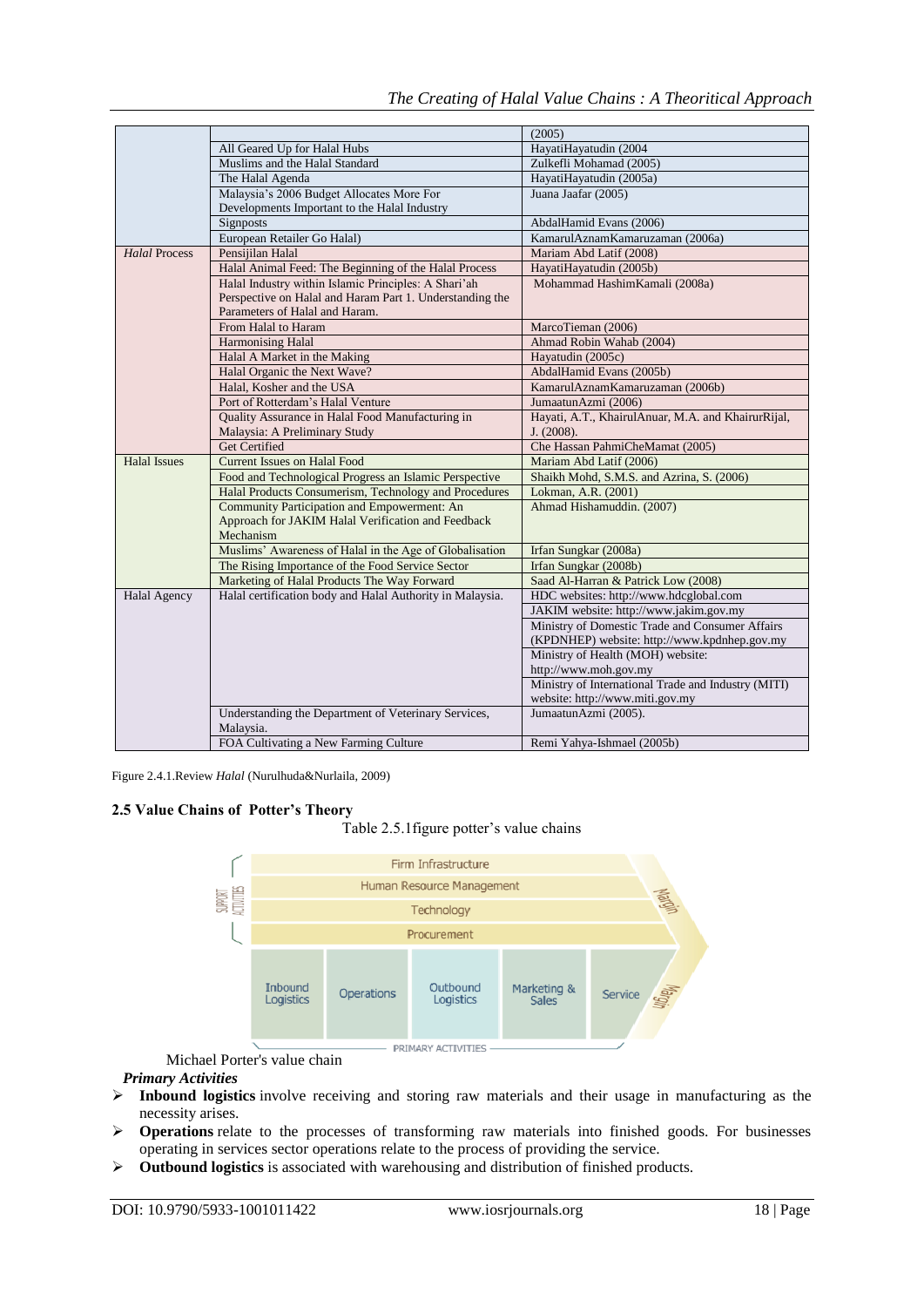- **Marketing and sales** refer to the choice and implementation of marketing strategy to communicate the marketing message to the target customer segment and generation of sales.
- **Service** relates to support provided to customers after the sale.

## *Support Activities*

- **Infrastructure** of a company comprises its organizational structure, its departments and committees, organizational culture etc.
- **Human Resource Management** involve a wide range of activities related to employee recruitment and selection, training and development, appraisals, motivation and compensation.
- **Technology development** involves the use of technology to increase the effectiveness of primary activities in terms of value creation.
- **Procurement** relates to the purchasing practices of raw materials, tools and equipment. [5]

| <b>Activities</b>        | Value adding strategies                                             | Costleadership  | Differen-tiation |
|--------------------------|---------------------------------------------------------------------|-----------------|------------------|
| <b>Inbound logistics</b> | Economies of scale                                                  | Relevant        | Relevant         |
|                          | Just-in-Time supply chain management                                | <b>Relevant</b> | <b>Relevant</b>  |
|                          | Development of strategic relationships with suppliers               |                 | <b>Relevant</b>  |
| <b>Operations</b>        | Sophisticated operational systems                                   | <b>Relevant</b> | Relevant         |
|                          | Benefiting from technological innovations                           | <b>Relevant</b> | Relevant         |
|                          | Use of the most advanced technologies to increase the quality       |                 | Relevant         |
|                          | Locating operations units in developing countries                   | <b>Relevant</b> | Relevant         |
| Outbound logistics       | Delivering to consumers directly without intermediaries             | <b>Relevant</b> | Relevant         |
|                          | Cooperation with other businesses to share distribution costs       | <b>Relevant</b> |                  |
|                          | Extensive integration of information and communication technologies | <b>Relevant</b> | <b>Relevant</b>  |
| marketing & sales        | Effective utilization of social media and viral marketing           | Relevant        | Relevant         |
|                          | Sophisticated online sales system                                   | <b>Relevant</b> | Relevant         |
|                          | Direct marketing to save costs                                      | Relevant        |                  |
| Service                  | Superior customer services                                          |                 | <b>Relevant</b>  |
|                          | Efficient product return and refund practices                       |                 | Relevant         |
|                          | Follow-up by the company after the sales                            |                 | <b>Relevant</b>  |

## **2.5.2 Figure** *(Halal)* **Primary activities**

Michael Porter's *(halal)* value chain [5]

## 2.5.3 *(Halal)* **Support activities**

| <b>Activities</b>   | Value adding strategies                                     | <b>Cost leadership</b> | Differen-tiation |
|---------------------|-------------------------------------------------------------|------------------------|------------------|
| Firm infrastructure | Flat organizational structure                               | <b>Relevant</b>        | <b>Relevant</b>  |
|                     | Innovative organizational culture                           | <b>Relevant</b>        | Relevant         |
|                     | Advanced quality control system                             |                        | Relevant         |
| Human resources     | application of intangible employee motivation tools         | <b>Relevant</b>        | <b>Relevant</b>  |
| management          |                                                             |                        |                  |
|                     | Extensive employee support and development programs         |                        | <b>Relevant</b>  |
|                     | Attracting highly qualified and competent employees for all |                        |                  |
|                     | <i>levels</i>                                               |                        | Relevant         |
|                     |                                                             |                        |                  |
|                     | Reducing operational expenses via paying minimum wages      | <b>Relevant</b>        | <b>Relevant</b>  |
| <b>Technology</b>   | Effective integration of technology into a wide range of    |                        |                  |
| development         | organizational processes and procedures                     | <b>Relevant</b>        | <b>Relevant</b>  |
|                     | Breakthroughs via investments in new technology             |                        |                  |
|                     | development                                                 |                        | <b>Relevant</b>  |
|                     | Sharing of technology with other firms to save costs        | <b>Relevant</b>        |                  |
|                     | Procurement of unique inputs                                |                        | Relevant         |
|                     | Negotiating the cheapest price                              | Relevant               |                  |
| Procurement         | Gaining cost advantage due to high volume                   | <b>Relevant</b>        | <b>Relevant</b>  |

Michael Porter's *(halal)* value chain [5]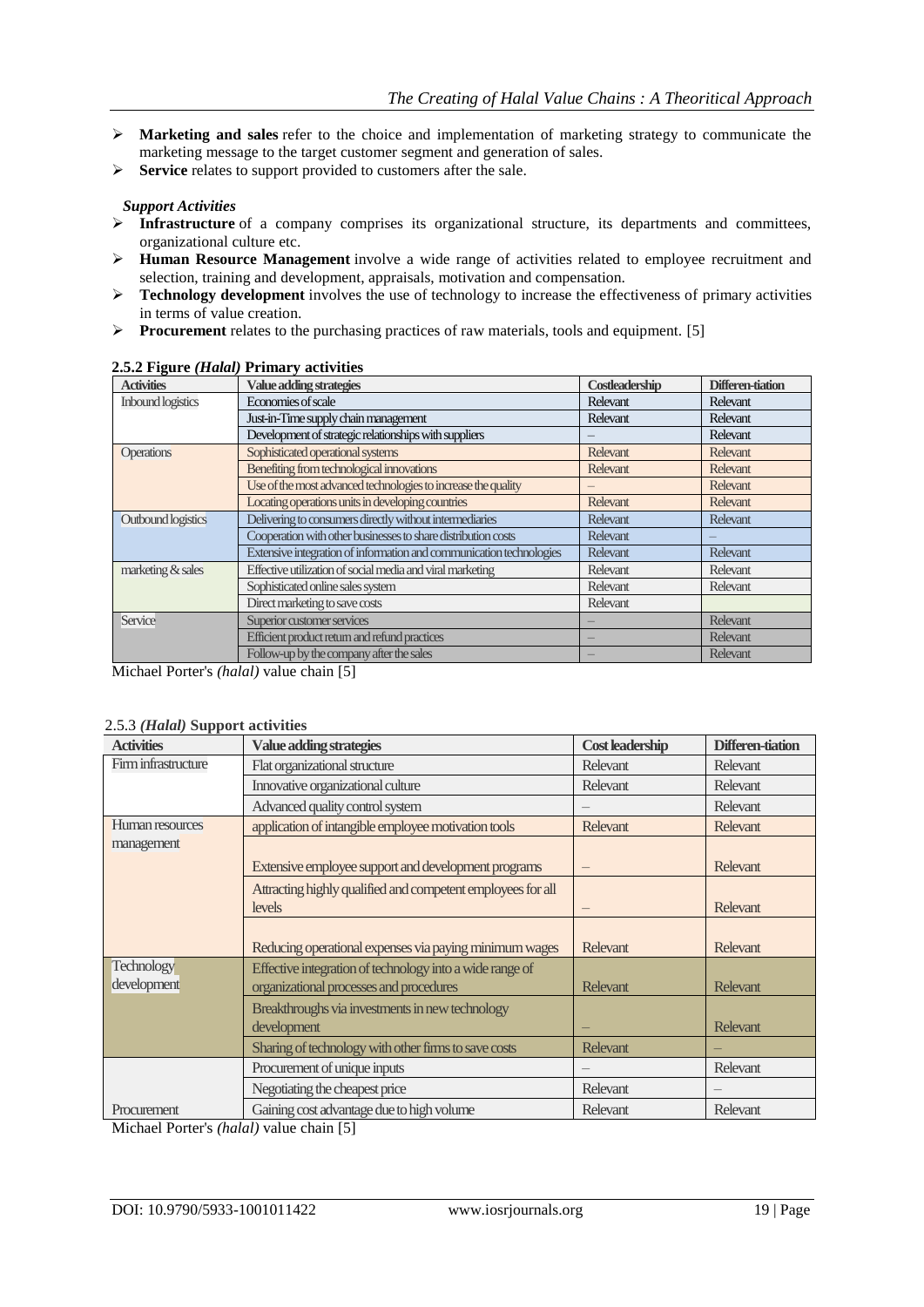## **III. Methodology**

## **3.1 . Methodology kuantitif approach trough library research in malaysia**

Malaysia introduces new standards for halal medicines to strengthen integrity in producing and serving medicines and health supplements "Malaysian Standard MS2424: 2010 (F): General Guidelines for Halal Pharmacy" discussing the entire supply chain of the pharmaceutical industry from processing to handling, packaging , labeling, distribution, storage and display of medicines and health supplements. Profile and preferences of consumers

- o 87% of people aged 15 years and over use the internet at least once per day
- o Muslim consumers spend an average of 14% of their food budget on meat
- o 60% of halal meat is imported from India, Australia and New Zealand.
- o Halal cosmetic accounts for 10% 20% of the local cosmetic market o This is far lower than the percentage of the Muslim population (63%) o This may reflect that cosmetics are not inherently Haram, and therefore Muslims also buy cosmetics labeled not - lawful. (rather than reflecting lower purchasing power)
- o Pressure on consumers has led to a shift towards cheaper private label products159
- o Grow personal label choices (though still relatively small)
- o Higher customers move from deal hunters to smart buyers
- o There is an increasing prevalence of convenient packaging food products designed for consumption both inside and outside the home o Increase demand for one Serving portions / food

## **3.2. Creation halal value chains in activities economics**



Asa"s theory: halal value chain

Description of the figure :

- a. The halal value chain of production activities is defined as a condition regarding space and time about all activities producing goods or services that have halal value, as well as activities that add value or usability of existing goods to a higher value both in terms of material and moral (halal). Included in this cluster are the state, Private and the IT Network that includes domestic relations and foreign relations, especially economic activities of Islam and international Islamic finance, and most importantly, halalantyyibah certification for all institutions producing good services as well as producers of goods from the respective clerical assemblies.
- b. Clusters The halal value chain of distribution activities is defined as conditions involving space and time about all activities resulting in the transfer / migration of goods or services that have halal value, as well as activities that maintain the value or usefulness of existing goods to be more stable in terms of material and moral (halal). Cluster distribution activities are countries, Private and IT networks or industries that cover domestic relations and foreign relations, especially economic activities of Islam and international Islamic finance, and most importantly, halalantayyibah certification for all good distribution institutions services and distribution of goods from the respective council of scholars
- c. Clusters The halal value chain of consumption activities is defined as a condition regarding space and time about all activities spending or using the value of goods or services that have halal value, as well as activities that utilize the value or usefulness of existing goods to be more beneficial to human needs in terms of material and moral (halal). Cluster distribution activities are the state, Private and the IT or industry network and even the ummah as a whole which includes domestic relations and foreign relations, especially economic activities of Islam and international Islamic finance, and the most important thing is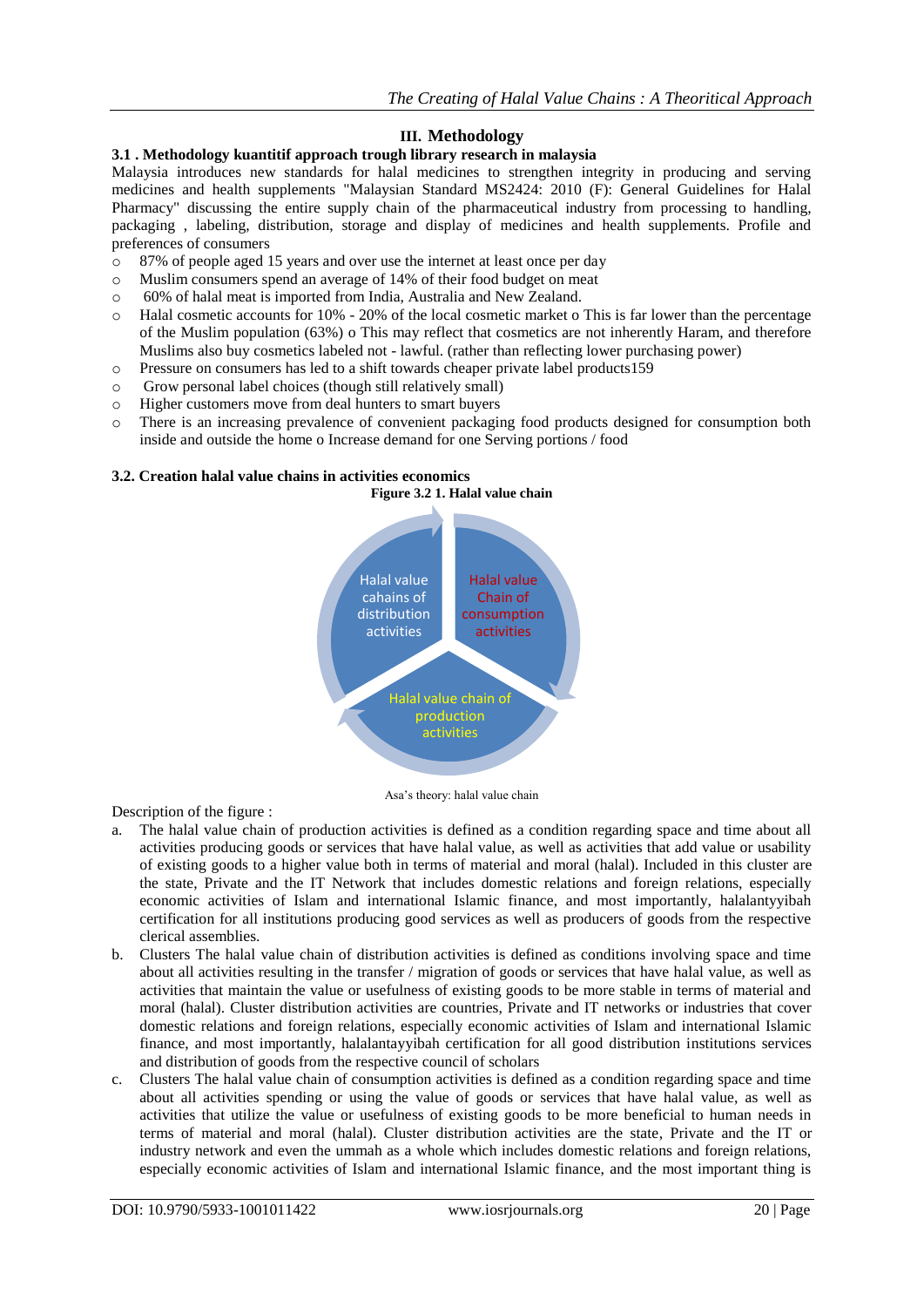the halalantayyibah certification towards all consumer institutions, both services and consumers of goods from the respective ulama assemblies of each country

| <b>Halal</b>                   | N   | <b>Minimum</b> | <b>Maximum</b> | <b>Mean</b>  | Std.             |
|--------------------------------|-----|----------------|----------------|--------------|------------------|
|                                |     |                |                |              | <b>Deviation</b> |
| Halal Purchasing               | 257 | 1.43           | 4.92           | 3.6335       | .90453           |
| Halal Food Quality and Hygiene |     |                |                |              |                  |
| Halal Warehousing              | 257 | 1.39           | 4.75           | 3.6525.93569 | .93569           |
| <b>Halal Logistics</b>         | 257 | 1.29           | 4.69           | 3.5832       | .98328           |
| Halal Supply Chain Management  | 257 | 1.47           | 4.78           | 3.6535       | .95586           |
| Valid N (listwise)             | 257 |                |                |              |                  |
|                                |     |                |                |              |                  |

|  | <b>IV. Result and Analysis</b> |  |  |  |
|--|--------------------------------|--|--|--|
|--|--------------------------------|--|--|--|

(Roslan&Kashif, 2016)

**Table 4.1: Descriptive Statistics**

Table 4.1 illustrating descriptive statistics that show the overall picture of all the five variables.There were scales of 5 responses that direct to the options (strongly disagree, disagree, neutral, agree, and strongly agree).Number of annotations of each variable is 257. In the above table the mean values and the values of standard deviation of all the 5 variables had been mentioned. Mean value give the idea about the central tendency of the values of a variable. The mean value of the variables Halal Purchasing, Halal Food Quality and Hygiene, Halal Warehousing, Halal Logistics, Halal Supply Chain Management are 3.63, 3.46, 3.65, 3.58 and 3.65 respectively as an independent variable that characterizes positive Halal Supply Chain Management relations. If we scrutinize that all the variablesthe average response rate of respondent lie within the option 3-4 (3 is for neutral and 4 is for agree). The minimum option that is selected by respondent is 1 and the maximum option that is selected by respondent is 5. Standard deviation confers the idea about the dispersion of the values of a variable from its mean value. So, if we examine then in the response rate for the variable of Halal Purchasing has value of standard deviation (S.D. .904) which is the lowest value as contrast to other variable values. Which is showing that most of the respondent answers were same for the variable of Halal Purchasing and have uniformity in their response rate but if we examine then for Halal Logistics the value of standard deviation is (S.D. .983). Which is quite high as contrast to other variables which clearly showed that the response regarding Halal Logistics of most respondents were not the same and they don"t have consistency in their answers**.** [10]

In the Malaysian halal scenario, JAKIM assumes a de facto role of supervising halal governance while remaining involved in operations relating to the issuance of halal certificates, especially for export markets along with other halal authorization bodies consisting of independent state and halal authorization bodies. From data analysis, the current emphasis of halal governance is on compliance with sharia law and industrial regulations, but ignores the emphasis on external factors of market forces and competition and internal factors of business strategy and corporate culture. The proposed governance structure suggests the role of the halal certification coordinator who takes the role of overseeing halal governance and does not involve direct operations of the issuance of halal certificates. Other halal certification authorities may exist as public halal authorization bodies at the federal or state level. Along with the growth of the halal industry, the existence of a private halal authorization body must not be ignored because they can also help improve the operational efficiency of halal certification which can help drive the halal industry. However, the halal certification coordinator must play their role strictly because it does not allow substandard halal certification practices that are not in accordance with sharia law and industry standards.

From the analysis, a description of the halal ecosystem is produced and shown in Appendix A. The holistic approach was undertaken to visualize the components, the process of the halal certification, the actors in the certification process and their related agencies and the regulations within the halal ecosystem. The essential component of the halal ecosystem is a halal certification process. In general the halal certification process consists of a) receiving halal application form and supporting documents, b) checking and verifying the application form and supporting documents, c) conduct premise inspection, d) approval or rejection of the application, e) issuing halal certificate and f) monitoring the certified company. Each process is managed by the specific individual or a team who have their own roles and responsibilities in managing the respective process. The main stakeholders of the halal certification process are the halal applicant, halal certification officers, administrative officers and halal certification panels.